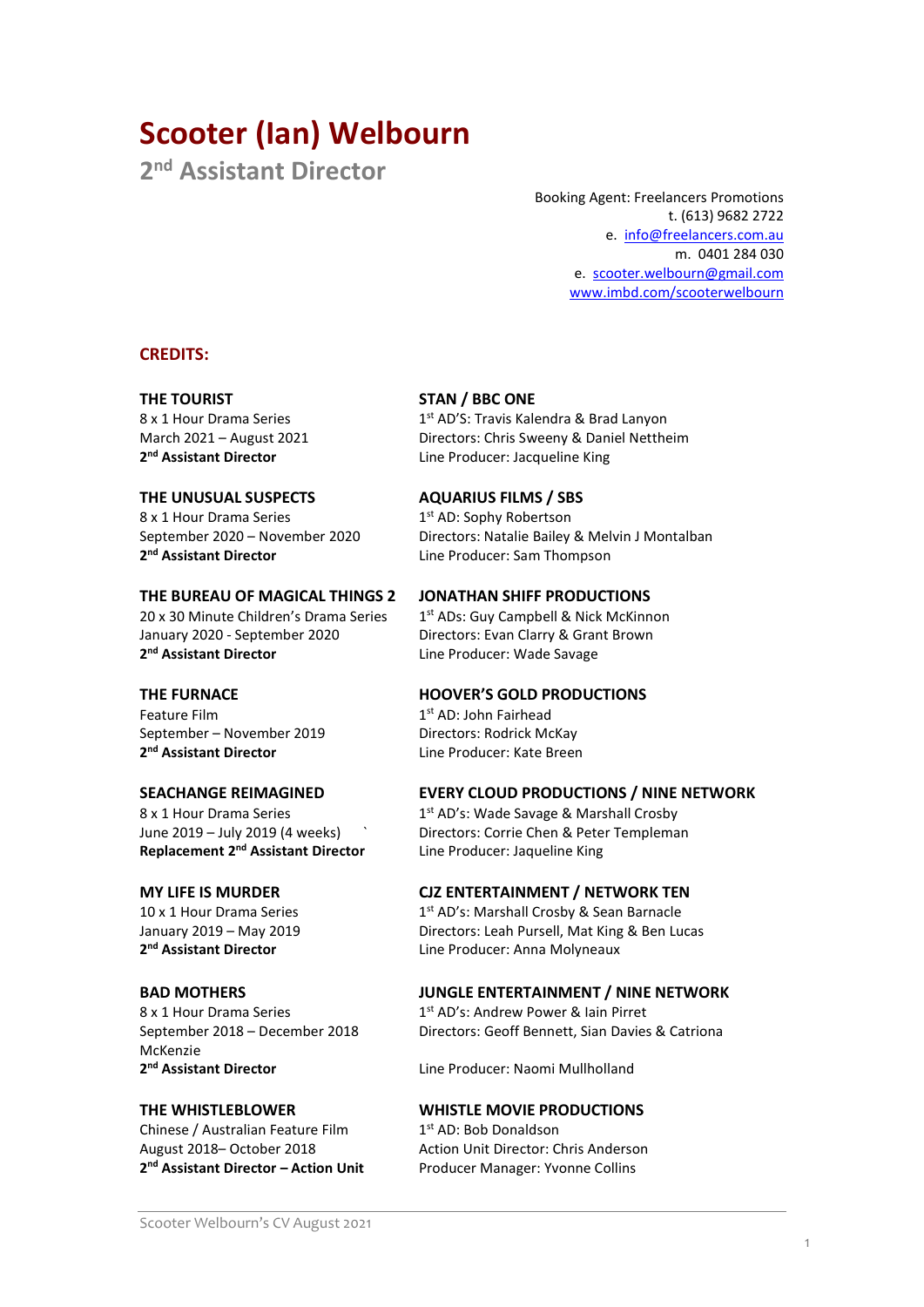2<sup>nd</sup> Assistant Director

# July – November 2017 Directors: Grant Brown & Evan Clarry 2<sup>nd</sup> Assistant Director

PULSE ABC TV DRAMA 2<sup>nd</sup> Assistant Director

Feature Film 1st AD: Toby Pease January 2017 – March 2017 **Director: Leigh Whannell** 2<sup>nd</sup> Assistant Director

# 2<sup>nd</sup> Assistant Director

Nethiem 2<sup>nd</sup> Assistant Director

Feature Film 1st AD: Jason Faulkner January 2016 Directors: Neil Triffett

2<sup>nd</sup> Assistant Director

### MAKO ISLAND OF SECRETS – S3 JONATHAN SHIFF PRODUCTIONS 16 x 30 Minute Children's Drama Series 1st AD: Nick McKinnon March 2015 – July 2015 **Line Producer: Stuart Woods** 2<sup>nd</sup> Assistant Director

Seven Network Flagship Drama Series 1st AD: Sophy Robertson 2<sup>nd</sup> Assistant Director

### WANTED – SERIES 3 MATCHBOX PICTURES / R & R PRODUCTIONS

6 x 1 Hour Drama Series 1st ADs: Deb Antoniou & Andrew Power May 2018 – August 2018 Directors: Peter Templeman & Jocelyn Moorhouse Producers: Tom Hoffie & Peter Salmon

### THE BUREAU OF MAGICAL THINGS JONATHAN SHIFF PRODUCTIONS

20 x 30 Minute Children's Drama Series  $1<sup>st</sup>$  ADs: Tom Read, Nick McKinnon & David Normand Line Producer: Peta Ross

8 x 1 Hour Medical Drama Series 1st ADs: Russell Whiteoak & Emma Jamvold March – June 2017 Directors: Peter Andrikidis, Jenifer Leacey & Ana Kokkinos Line Producer: Carol Hughes

### STEM GOALPOST PICTURES

Line Producer: Michelle Russell

### NEWTON'S LAW EVERY CLOUD PRODUCTIONS / ABC TV

 $8 \times 1$ hr Drama Series 1st AD's: Greg Spiller & Iain Pirret August 2016 – November 2016 Directors: Jen Leacey, Jennifer Perrott & Jonathan Brough Production Manager: Jane Sullivan

### HYDE & SEEK MATCHBOX PRODUCTIONS / NINE NETWORK

8 x 1hr Drama Series 1st AD's: Russell Whiteoak & Chris Odgers March 2016 – June 2016 Directors: Peter Andrikidis, David Caesar & Daniel

Line Producer: Michelle Russell

### EMO: THE MUSICAL MATTHEWSWOOD & EMO PRODUCTIONS

Replacement 2<sup>nd</sup> Assistant Director Production Manager: Annie Venables

### RAKE – SERIES 4 ESSENTIAL MEDIA / ABC TV

8 x 1hr Drama Series 1st AD's: Matt Enfield, John Martin & Charles Rotherham September 2015 – December 2015 Directors: Peter Duncan, Peter Salmon & Rowan Woods Line Producer: Carol Hughes

Directors: Evan Clarry & John Hartley

### HOME & AWAY SEVEN NETWORK PRODUCTIONS

January 2015 – March 2015 (x 2 Blocks) Directors: Scott Hartford Davis & David Gould Line Producer: Nicolle Roberts